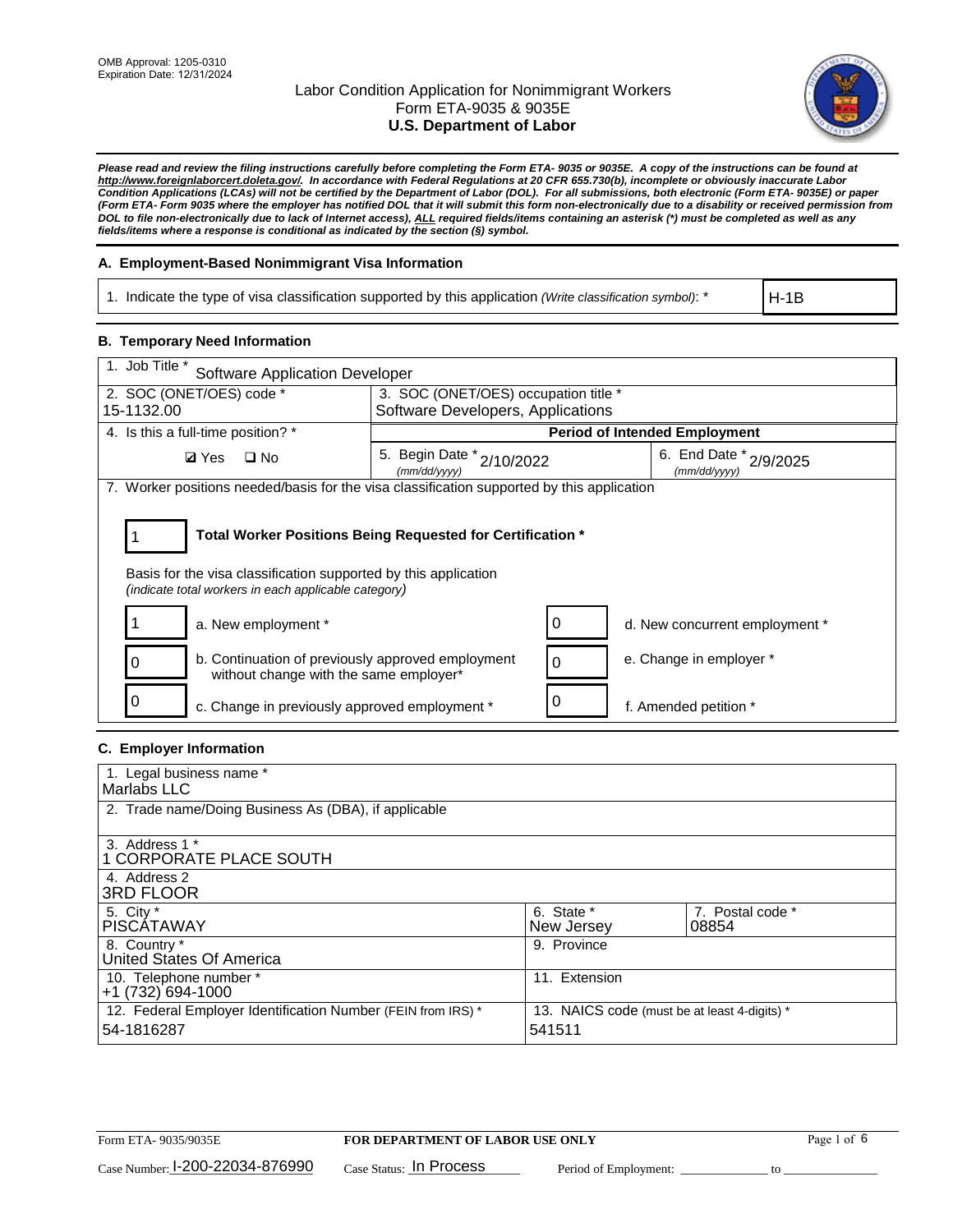

### **D. Employer Point of Contact Information**

**Important Note**: The information contained in this Section must be that of an employee of the employer who is authorized to act on behalf of the employer in labor certification matters. The information in this Section must be different from the agent or attorney information listed in Section E, unless the attorney is an employee of the employer.

| 1. Contact's last (family) name *               | 2. First (given) name * |                          | 3. Middle name(s)         |
|-------------------------------------------------|-------------------------|--------------------------|---------------------------|
| Vidyadharan                                     | Sanjay                  |                          |                           |
| 4. Contact's job title *<br>Chief Legal Officer |                         |                          |                           |
| 5. Address 1 *<br>1 CORPORATE PLACE SOUTH       |                         |                          |                           |
| 6. Address 2<br><b>3RD FLOOR</b>                |                         |                          |                           |
| 7. City *<br><b>PISCÁTAWAY</b>                  |                         | 8. State *<br>New Jersey | 9. Postal code *<br>08854 |
| 10. Country *<br>United States Of America       |                         | 11. Province             |                           |
| 12. Telephone number *                          | 13. Extension           | 14. E-Mail address       |                           |
| +1 (732) 694-1000                               | 1600                    | sanjay@marlabs.com       |                           |

# **E. Attorney or Agent Information (If applicable)**

**Important Note**: The employer authorizes the attorney or agent identified in this section to act on its behalf in connection with the filing of this application.

| 1. Is the employer represented by an attorney or agent in the filing of this application? *<br>If "Yes," complete the remainder of Section E below. |                            |                    |                               | $\Box$ Yes        | <b>Ø</b> No                                          |  |
|-----------------------------------------------------------------------------------------------------------------------------------------------------|----------------------------|--------------------|-------------------------------|-------------------|------------------------------------------------------|--|
| 2. Attorney or Agent's last (family) name §                                                                                                         | 3. First (given) name $\S$ |                    |                               | 4. Middle name(s) |                                                      |  |
| 5. Address 1 §                                                                                                                                      |                            |                    |                               |                   |                                                      |  |
| 6. Address 2                                                                                                                                        |                            |                    |                               |                   |                                                      |  |
| 7. City §                                                                                                                                           |                            | 8. State §         |                               |                   | 9. Postal code §                                     |  |
| 10. Country §                                                                                                                                       |                            | 11. Province       |                               |                   |                                                      |  |
| 12. Telephone number §                                                                                                                              | 13. Extension              | 14. E-Mail address |                               |                   |                                                      |  |
| 15. Law firm/Business name §                                                                                                                        |                            |                    | 16. Law firm/Business FEIN §  |                   |                                                      |  |
| 17. State Bar number (only if attorney) §                                                                                                           |                            |                    | standing (only if attorney) § |                   | 18. State of highest court where attorney is in good |  |
| 19. Name of the highest State court where attorney is in good standing (only if attorney) §                                                         |                            |                    |                               |                   |                                                      |  |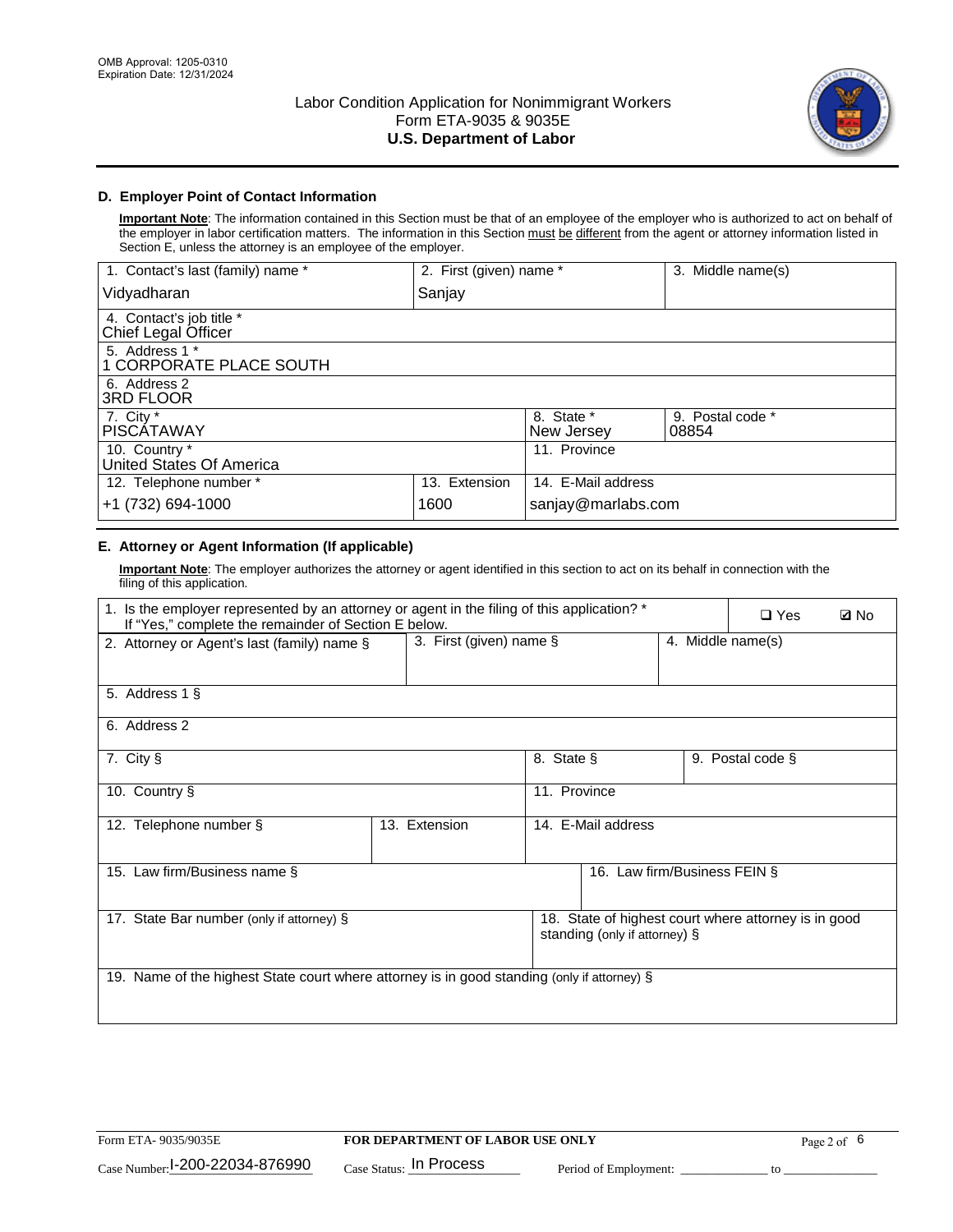

#### **F. Employment and Wage Information**

**Important Note**: The employer must define the intended place(s) of employment with as much geographic specificity as possible. Each intended place(s) of employment listed below must be the worksite or physical location where the work will actually be performed and cannot be a P.O. Box. The employer must identify all intended places of employment, including those of short duration, on the LCA. 20 CFR 655.730(c)(5). If the employer is submitting this form non-electronically and the work is expected to be performed in more than one location, an attachment must be submitted in order to complete this section. An employer has the option to use either a single Form ETA-9035/9035E or multiple forms to disclose all intended places of employment. If the employer has more than ten (10) intended places of employment at the time of filing this application, the employer must file as many additional LCAs as are necessary to list all intended places of employment. See the form instructions for further information about identifying all intended places of employment.

#### a.*Place of Employment Information* 1

| 1. Enter the estimated number of workers that will perform work at this place of employment under<br>the LCA.* |                                                                                                                                |  |                                          |                      | 1            |              |  |  |
|----------------------------------------------------------------------------------------------------------------|--------------------------------------------------------------------------------------------------------------------------------|--|------------------------------------------|----------------------|--------------|--------------|--|--|
|                                                                                                                | 2. Indicate whether the worker(s) subject to this LCA will be placed with a secondary entity at this<br>place of employment. * |  |                                          |                      | <b>Ø</b> Yes | $\square$ No |  |  |
|                                                                                                                | 3. If "Yes" to question 2, provide the legal business name of the secondary entity. §                                          |  |                                          |                      |              |              |  |  |
| <b>Healthfirst</b>                                                                                             |                                                                                                                                |  |                                          |                      |              |              |  |  |
|                                                                                                                | 4. Address 1 *<br>1350 Harvey Mitchell Parkway South, Unit 824                                                                 |  |                                          |                      |              |              |  |  |
|                                                                                                                | 5. Address 2                                                                                                                   |  |                                          |                      |              |              |  |  |
| 6. City $*$                                                                                                    | <b>College Station</b>                                                                                                         |  | 7. County *<br><b>Brazos</b>             |                      |              |              |  |  |
|                                                                                                                | 8. State/District/Territory *                                                                                                  |  | 9. Postal code *                         |                      |              |              |  |  |
| Texas                                                                                                          |                                                                                                                                |  | 77840                                    |                      |              |              |  |  |
|                                                                                                                | 10. Wage Rate Paid to Nonimmigrant Workers *                                                                                   |  | 10a. Per: (Choose only one)*             |                      |              |              |  |  |
|                                                                                                                | From $\text{\$}$ 76000 00 To: $\text{\$}$                                                                                      |  | □ Hour □ Week □ Bi-Weekly □ Month □ Year |                      |              |              |  |  |
|                                                                                                                | 11. Prevailing Wage Rate *                                                                                                     |  | 11a. Per: (Choose only one)*             |                      |              |              |  |  |
|                                                                                                                | 75920 00<br>$\mathcal{S}$                                                                                                      |  | □ Hour □ Week □ Bi-Weekly □ Month ☑ Year |                      |              |              |  |  |
|                                                                                                                | Questions 12-14. Identify the source used for the prevailing wage (PW) (check and fully complete only one): *                  |  |                                          |                      |              |              |  |  |
| 12.                                                                                                            | a. PWD tracking number §<br>A Prevailing Wage Determination (PWD) issued by the Department of Labor                            |  |                                          |                      |              |              |  |  |
| 13.<br>$\blacktriangledown$                                                                                    | A PW obtained independently from the Occupational Employment Statistics (OES) Program                                          |  |                                          |                      |              |              |  |  |
|                                                                                                                | a. Wage Level (check one): §                                                                                                   |  |                                          | b. Source Year §     |              |              |  |  |
|                                                                                                                | ☑ ⊪<br>$\square$ $\square$<br>□⊥<br>$\Box$ IV<br>$\Box$ N/A                                                                    |  |                                          | 7/1/2021 - 6/30/2022 |              |              |  |  |
| 14.                                                                                                            | A PW obtained using another legitimate source (other than OES) or an independent authoritative source                          |  |                                          |                      |              |              |  |  |
|                                                                                                                | a. Source Type (check one): §<br>b. Source Year §                                                                              |  |                                          |                      |              |              |  |  |
|                                                                                                                | $\Box$ CBA<br>$\Box$ DBA<br>$\square$ SCA<br>$\Box$ Other/ PW Survey                                                           |  |                                          |                      |              |              |  |  |
|                                                                                                                | c. If responded "Other/ PW Survey" in question 14.a, enter the name of the survey producer or publisher §                      |  |                                          |                      |              |              |  |  |
|                                                                                                                |                                                                                                                                |  |                                          |                      |              |              |  |  |
|                                                                                                                | d. If responded "Other/ PW Survey" in question 14.a, enter the title or name of the PW survey §                                |  |                                          |                      |              |              |  |  |
|                                                                                                                |                                                                                                                                |  |                                          |                      |              |              |  |  |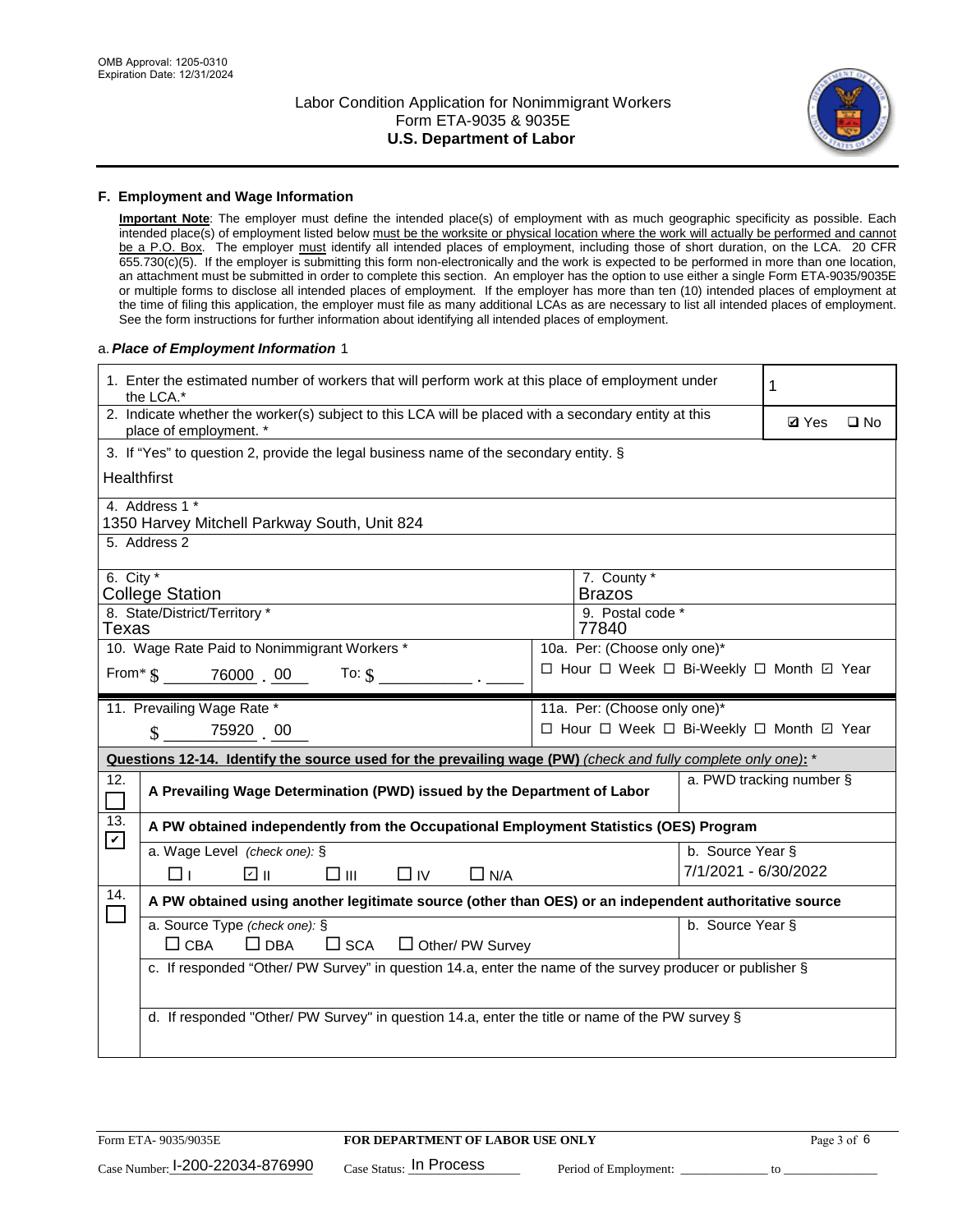

# **G. Employer Labor Condition Statements**

! *Important Note:* In order for your application to be processed, you MUST read Section G of the Form ETA-9035CP - General Instructions for the 9035 & 9035E under the heading "Employer Labor Condition Statements" and agree to all four (4) labor condition statements summarized below:

- (1) **Wages:** The employer shall pay nonimmigrant workers at least the prevailing wage or the employer's actual wage, whichever is higher, and pay for non-productive time. The employer shall offer nonimmigrant workers benefits and eligibility for benefits provided as compensation for services on the same basis as the employer offers to U.S. workers. The employer shall not make deductions to recoup a business expense(s) of the employer including attorney fees and other costs connected to the performance of H-1B, H-1B1, or E-3 program functions which are required to be performed by the employer. This includes expenses related to the preparation and filing of this LCA and related visa petition information. 20 CFR 655.731;
- (2) **Working Conditions:** The employer shall provide working conditions for nonimmigrants which will not adversely affect the working conditions of workers similarly employed. The employer's obligation regarding working conditions shall extend for the duration of the validity period of the certified LCA or the period during which the worker(s) working pursuant to this LCA is employed by the employer, whichever is longer. 20 CFR 655.732;
- (3) **Strike, Lockout, or Work Stoppage:** At the time of filing this LCA, the employer is not involved in a strike, lockout, or work stoppage in the course of a labor dispute in the occupational classification in the area(s) of intended employment. The employer will notify the Department of Labor within 3 days of the occurrence of a strike or lockout in the occupation, and in that event the LCA will not be used to support a petition filing with the U.S. Citizenship and Immigration Services (USCIS) until the DOL Employment and Training Administration (ETA) determines that the strike or lockout has ended. 20 CFR 655.733; and
- (4) **Notice:** Notice of the LCA filing was provided no more than 30 days before the filing of this LCA or will be provided on the day this LCA is filed to the bargaining representative in the occupation and area of intended employment, or if there is no bargaining representative, to workers in the occupation at the place(s) of employment either by electronic or physical posting. This notice was or will be posted for a total period of 10 days, except that if employees are provided individual direct notice by e-mail, notification need only be given once. A copy of the notice documentation will be maintained in the employer's public access file. A copy of this LCA will be provided to each nonimmigrant worker employed pursuant to the LCA. The employer shall, no later than the date the worker(s) report to work at the place(s) of employment, provide a signed copy of the certified LCA to the worker(s) working pursuant to this LCA. 20 CFR 655.734.

1. **I have read and agree to** Labor Condition Statements 1, 2, 3, and 4 above and as fully explained in Section G of the Form ETA-9035CP – General Instructions for the 9035 & 9035E and the Department's regulations at 20 CFR 655 Subpart H. \*

**Ø**Yes ロNo

#### **H. Additional Employer Labor Condition Statements –H-1B Employers ONLY**

!**Important Note***:* In order for your H-1B application to be processed, you MUST read Section H – Subsection 1 of the Form ETA 9035CP – General Instructions for the 9035 & 9035E under the heading "Additional Employer Labor Condition Statements" and answer the questions below.

#### *a. Subsection 1*

| 1. At the time of filing this LCA, is the employer H-1B dependent? §                                                                                                                                                                                          |  |  | $\square$ No |              |
|---------------------------------------------------------------------------------------------------------------------------------------------------------------------------------------------------------------------------------------------------------------|--|--|--------------|--------------|
| 2. At the time of filing this LCA, is the employer a willful violator? $\S$                                                                                                                                                                                   |  |  | ⊡ No         |              |
| 3. If "Yes" is marked in questions H.1 and/or H.2, you must answer "Yes" or "No" regarding<br>whether the employer will use this application ONLY to support H-1B petitions or extensions of<br>status for exempt H-1B nonimmigrant workers? §                |  |  | $\Box$ No    |              |
| 4. If "Yes" is marked in question H.3, identify the statutory basis for the<br>■ \$60,000 or higher annual wage<br>exemption of the H-1B nonimmigrant workers associated with this<br>□ Master's Degree or higher in related specialty<br>$\Box$ Both<br>LCA. |  |  |              |              |
| H-1B Dependent or Willful Violator Employers -Master's Degree or Higher Exemptions ONLY                                                                                                                                                                       |  |  |              |              |
| 5. Indicate whether a completed Appendix A is attached to this LCA covering any H-1B<br>nonimmigrant worker for whom the statutory exemption will be based <b>ONLY</b> on attainment of a<br>Master's Degree or higher in related specialty. §                |  |  | ⊡ No         | <b>Q</b> N/A |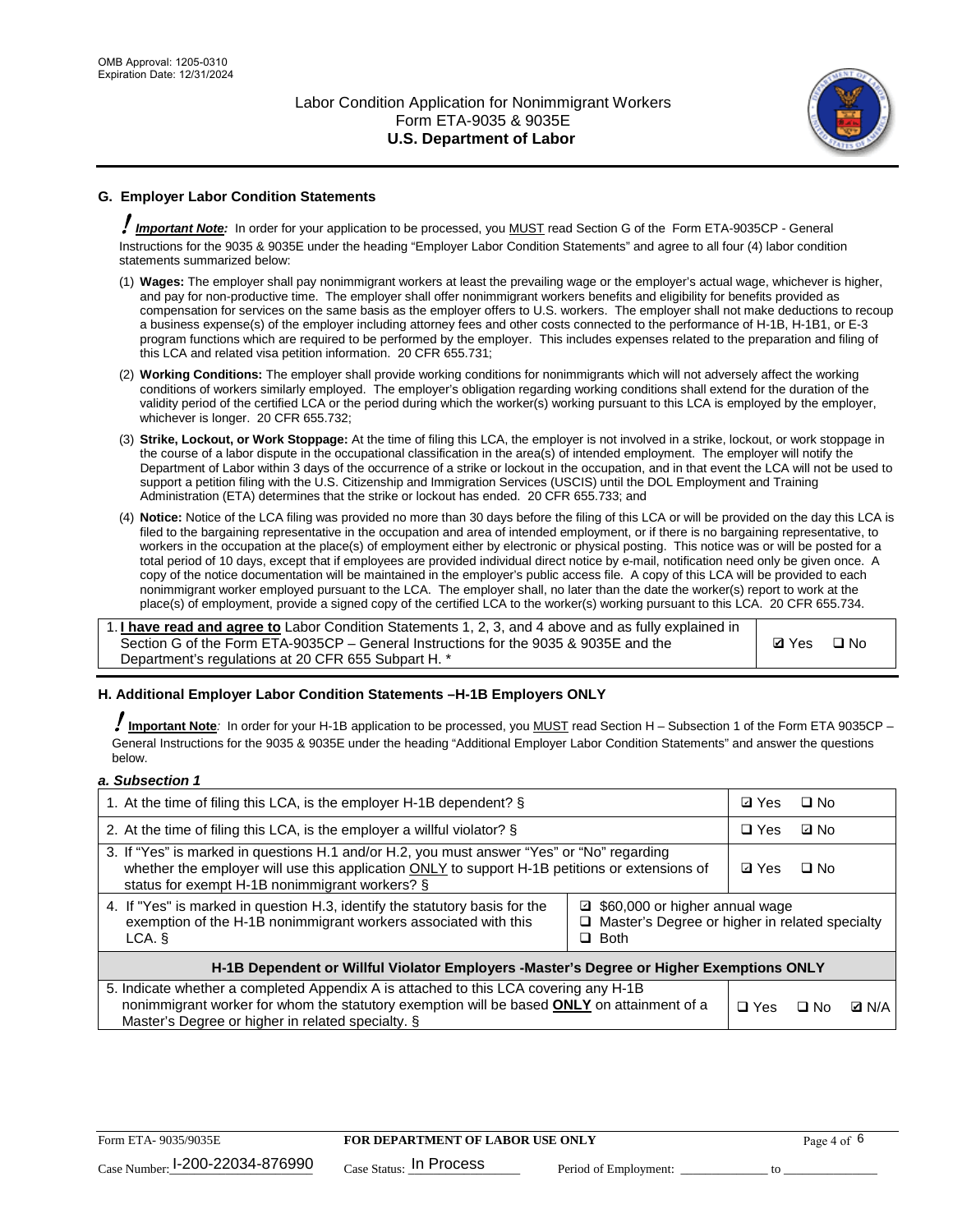

**If you marked "Yes" to questions H.a.1 (H-1B dependent) and/or H.a.2 (H-1B willful violator) and "No" to question H.a.3 (exempt H-1B nonimmigrant workers), you MUST read Section H – Subsection 2 of the Form ETA 9035CP – General Instructions for the 9035 & 9035E under the heading "Additional Employer Labor Condition Statements" and indicate your agreement to all three (3) additional statements summarized below.**

#### *b. Subsection 2*

- A. **Displacement:** An H-1B dependent or willful violator employer is prohibited from displacing a U.S. worker in its own workforce within the period beginning 90 days before and ending 90 days after the date of filing of the visa petition. 20 CFR 655.738(c);
- B. **Secondary Displacement:** An H-1B dependent or willful violator employer is prohibited from placing an H-1B nonimmigrant worker(s) with another/secondary employer where there are indicia of an employment relationship between the nonimmigrant worker(s) and that other/secondary employer (thus possibly affecting the jobs of U.S. workers employed by that other employer), unless and until the employer subject to this LCA makes the inquiries and/or receives the information set forth in 20 CFR 655.738(d)(5) concerning that other/secondary employer's displacement of similarly employed U.S. workers in its workforce within the period beginning 90 days before and ending 90 days after the date of such placement. 20 CFR 655.738(d). Even if the required inquiry of the secondary employer is made, the H-1B dependent or willful violator employer will be subject to a finding of a violation of the secondary displacement prohibition if the secondary employer, in fact, displaces any U.S. worker(s) during the applicable time period; and
- C. **Recruitment and Hiring:** Prior to filing this LCA or any petition or request for extension of status for nonimmigrant worker(s) supported by this LCA, the H-1B dependent or willful violator employer must take good faith steps to recruit U.S. workers for the job(s) using procedures that meet industry-wide standards and offer compensation that is at least as great as the required wage to be paid to the nonimmigrant worker(s) pursuant to 20 CFR 655.731(a). The employer must offer the job(s) to any U.S. worker who applies and is equally or better qualified for the job than the nonimmigrant worker. 20 CFR 655.739.

| 6. I have read and agree to Additional Employer Labor Condition Statements A, B, and C above and |       |           |
|--------------------------------------------------------------------------------------------------|-------|-----------|
| as fully explained in Section H – Subsections 1 and 2 of the Form ETA 9035CP – General           | □ Yes | $\Box$ No |
| Instructions for the 9035 & 9035E and the Department's regulations at 20 CFR 655 Subpart H. §    |       |           |

#### **I. Public Disclosure Information**

! **Important Note***:* You must select one or both of the options listed in this Section.

**sqrt** Employer's principal place of business □ Place of employment

#### **J. Notice of Obligations**

A. Upon receipt of the certified LCA, the employer must take the following actions:

- o Print and sign a hard copy of the LCA if filing electronically (20 CFR 655.730(c)(3));<br>
Maintain the original signed and certified LCA in the employer's files (20 CFR 655.7
- Maintain the original signed and certified LCA in the employer's files (20 CFR 655.705(c)(2); 20 CFR 655.730(c)(3); and 20 CFR 655.760); and
- o Make a copy of the LCA, as well as necessary supporting documentation required by the Department of Labor regulations, available for public examination in a public access file at the employer's principal place of business in the U.S. or at the place of employment within one working day after the date on which the LCA is filed with the Department of Labor (20 CFR 655.705(c)(2) and 20 CFR 655.760).
- B. The employer must develop sufficient documentation to meet its burden of proof with respect to the validity of the statements made in its LCA and the accuracy of information provided, in the event that such statement or information is challenged (20 CFR 655.705(c)(5) and 20 CFR 655.700(d)(4)(iv)).
- C. The employer must make this LCA, supporting documentation, and other records available to officials of the Department of Labor upon request during any investigation under the Immigration and Nationality Act (20 CFR 655.760 and 20 CFR Subpart I).

*I declare under penalty of perjury that I have read and reviewed this application and that to the best of my knowledge, the*  information contained therein is true and accurate. I understand that to knowingly furnish materially false information in the *preparation of this form and any supplement thereto or to aid, abet, or counsel another to do so is a federal offense punishable by fines, imprisonment, or both (18 U.S.C. 2, 1001,1546,1621).*

| 1. Last (family) name of hiring or designated official *   2. First (given) name of hiring or designated official *   3. Middle initial §<br>Vidyadharan | Saniav           |  |
|----------------------------------------------------------------------------------------------------------------------------------------------------------|------------------|--|
| 4. Hiring or designated official title *<br>Chief Legal Officer                                                                                          |                  |  |
| 5. Signature *                                                                                                                                           | 6. Date signed * |  |

| Form ETA-9035/9035E                         | FOR DEPARTMENT OF LABOR USE ONLY   |                       |  |
|---------------------------------------------|------------------------------------|-----------------------|--|
| $_{\text{Case Number:}}$ I-200-22034-876990 | $_{\rm Case~S status:}$ In Process | Period of Employment: |  |